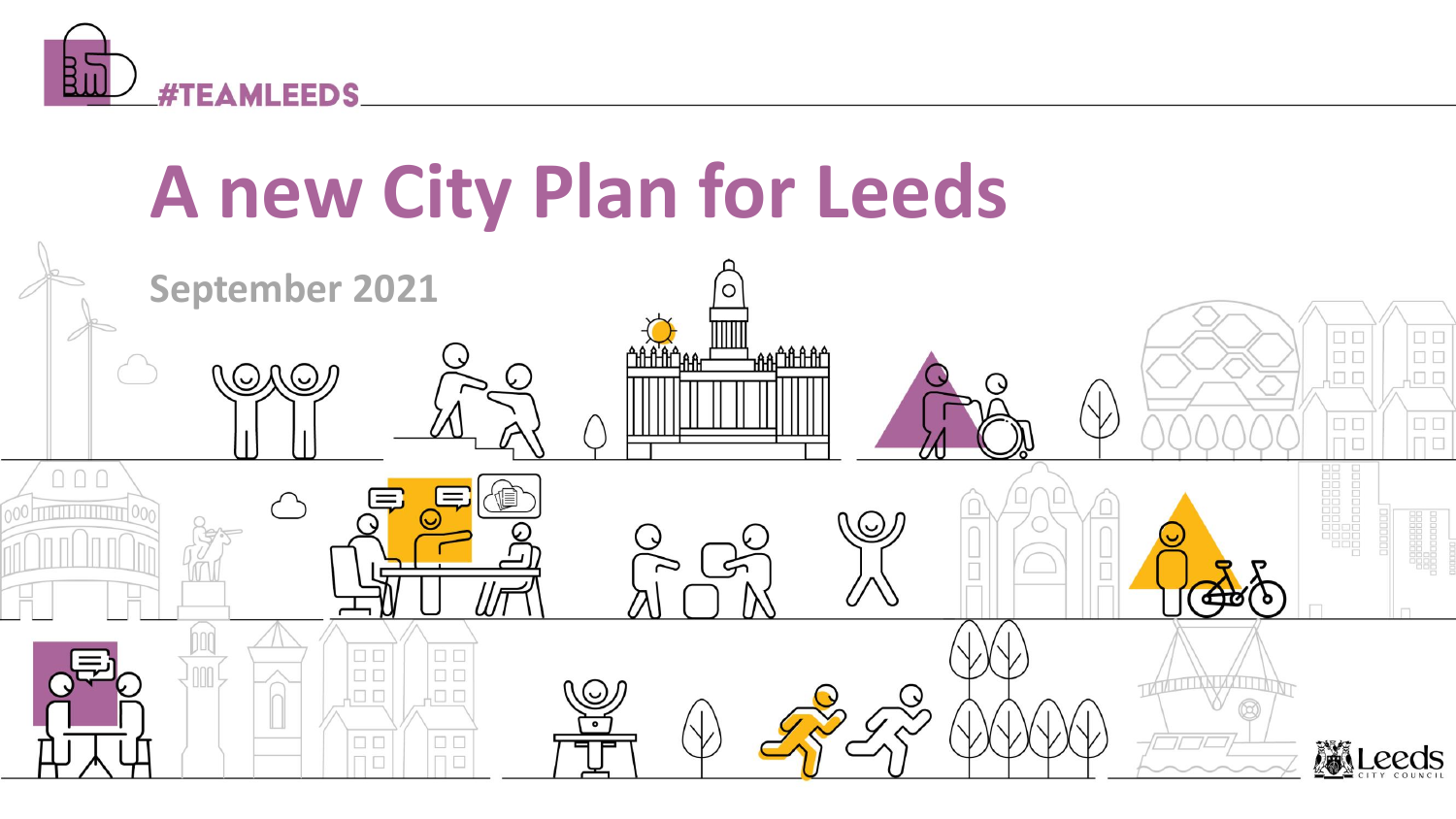

# Why now for a City Plan?

 $\Box$ Box

.a a

**DD** 

.aa

**New council leadership** - offers the chance to refresh our vision and ambitions for the city.

**Build on the positive learning from the pandemic** – multi-agency partnership working, a city that has come together, communities supporting one another, promoting public health.

**Take stock to consider the city's strengths and challenges** – using the 2021 JSA, Covid-19 Learning Lessons Review and 10th anniversary of the Commission on the Future of Local Government as background.

**Respond to significant and ongoing change** – first West Yorkshire Mayor, further change in the NHS / Integrated Care System, council's budget challenge.

**Position Leeds to maximise opportunities** – developing shared goals and strategic intent amongst partners and positioning the city to bid for and attract new funding.

**Respond together to an unprecedented moment in time** – including impact of Covid-19 on existing inequalities, the emerging economic challenge, Brexit, and the opportunities for the city.

**Restate our ambition** – to position Leeds as a leading international city which celebrates its diversity, and still one of the best places to live, work, visit, study and invest.

 $\zeta$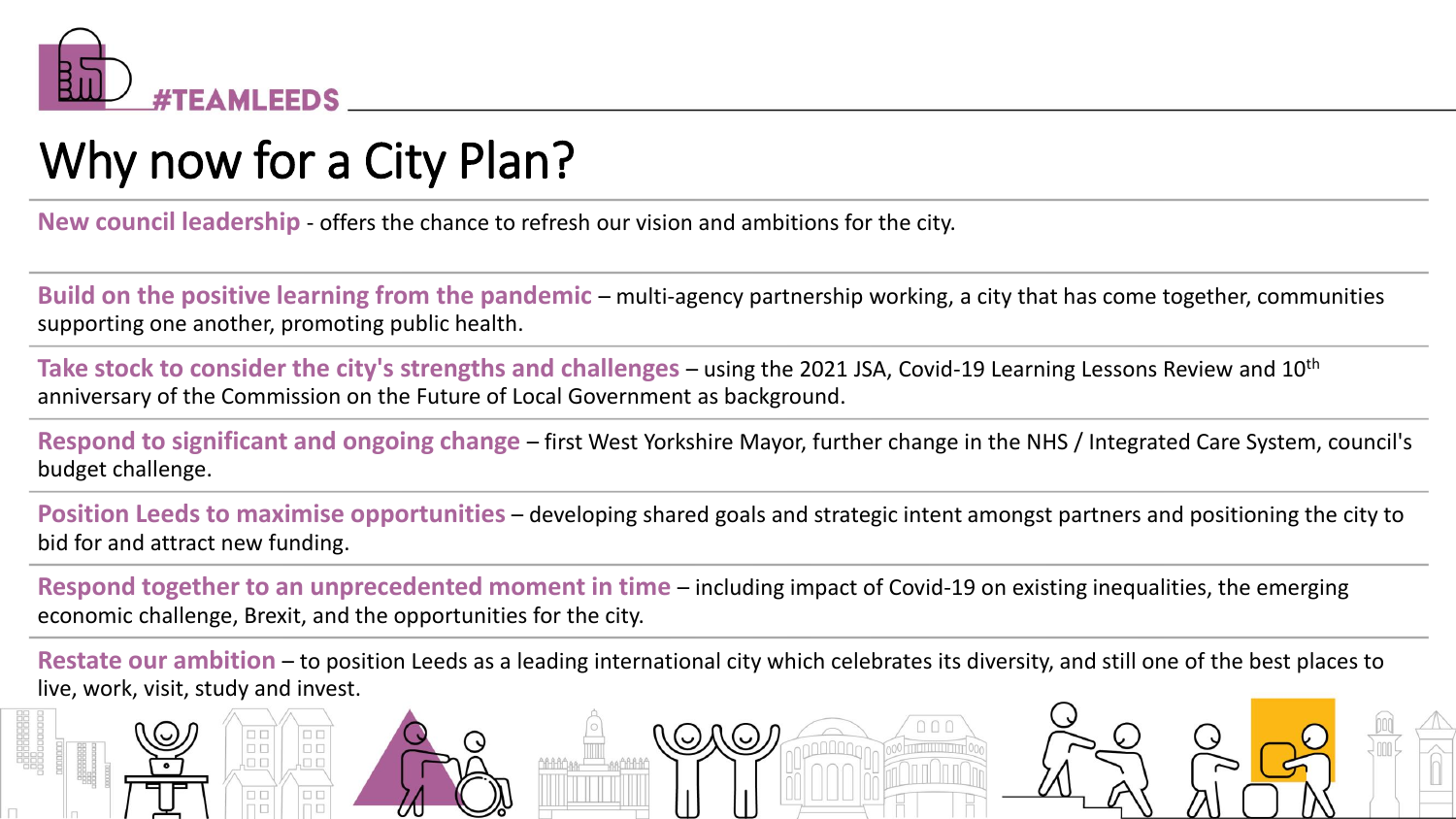

# What will the City Plan aim to do?

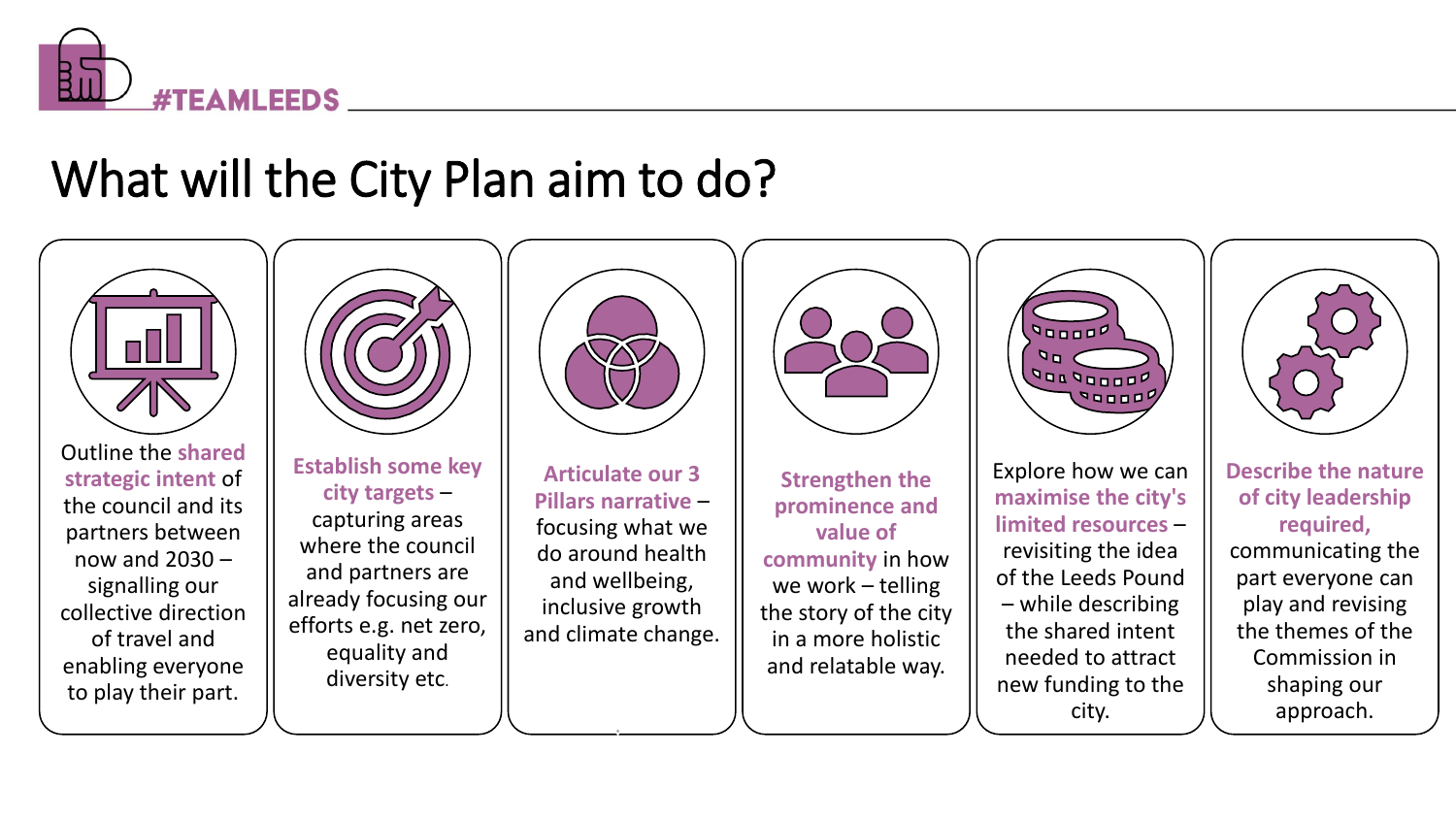

# How will the City Plan be developed?

#### **Research & Analysis**

- Covid-19 Learning Lessons Review
- Joint Strategic Assessment
- JSA + Lived Experience Learning
- Showcasing Success
- Partnership Conversations

#### **Engagement**

- Community Committees
- Equality Hubs
- Third sector
- Partner networks
- Young people
- State of the City

#### **Product & Outcomes**

- Clear high level strategic intent for the city
- Elected members asked to endorse and adopt (Executive Board and Full Council)
- Signpost to more detailed analysis and strategies

Summer 2021 **Autumn 2021** Winter 2021 Spring 2022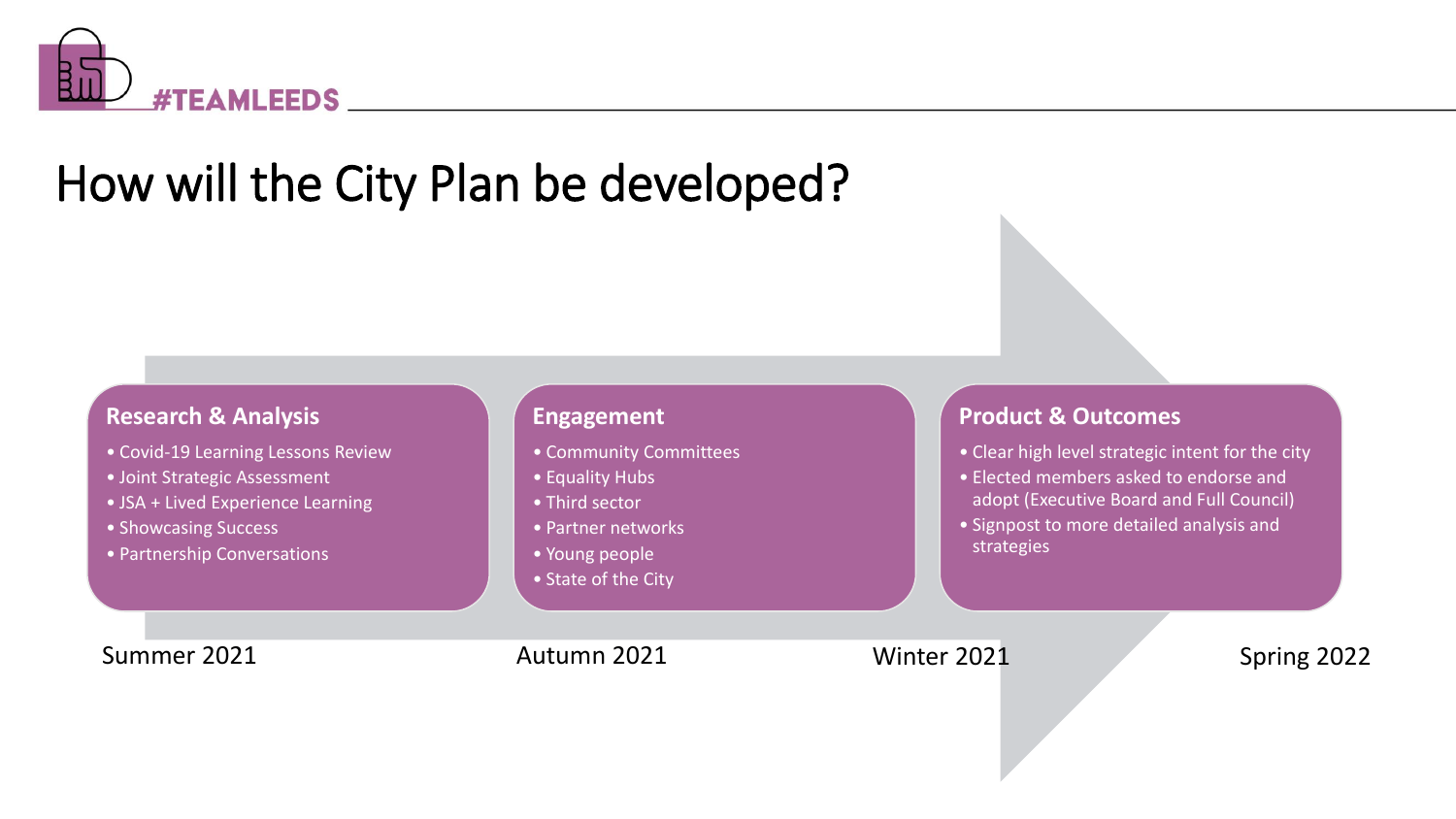

### Joint Strategic Assessment – Headline Messages

- Leeds population is growing at both ends of the age spectrum, with the younger population becoming more diverse.
- Population growth is concentrated in inner-city communities more likely to experience poverty.
- Life expectancy gap across wards: 11.5 years for males and 13.7 years for females
- Emerging issues from the pandemic most prominently worsening mental health across ages.

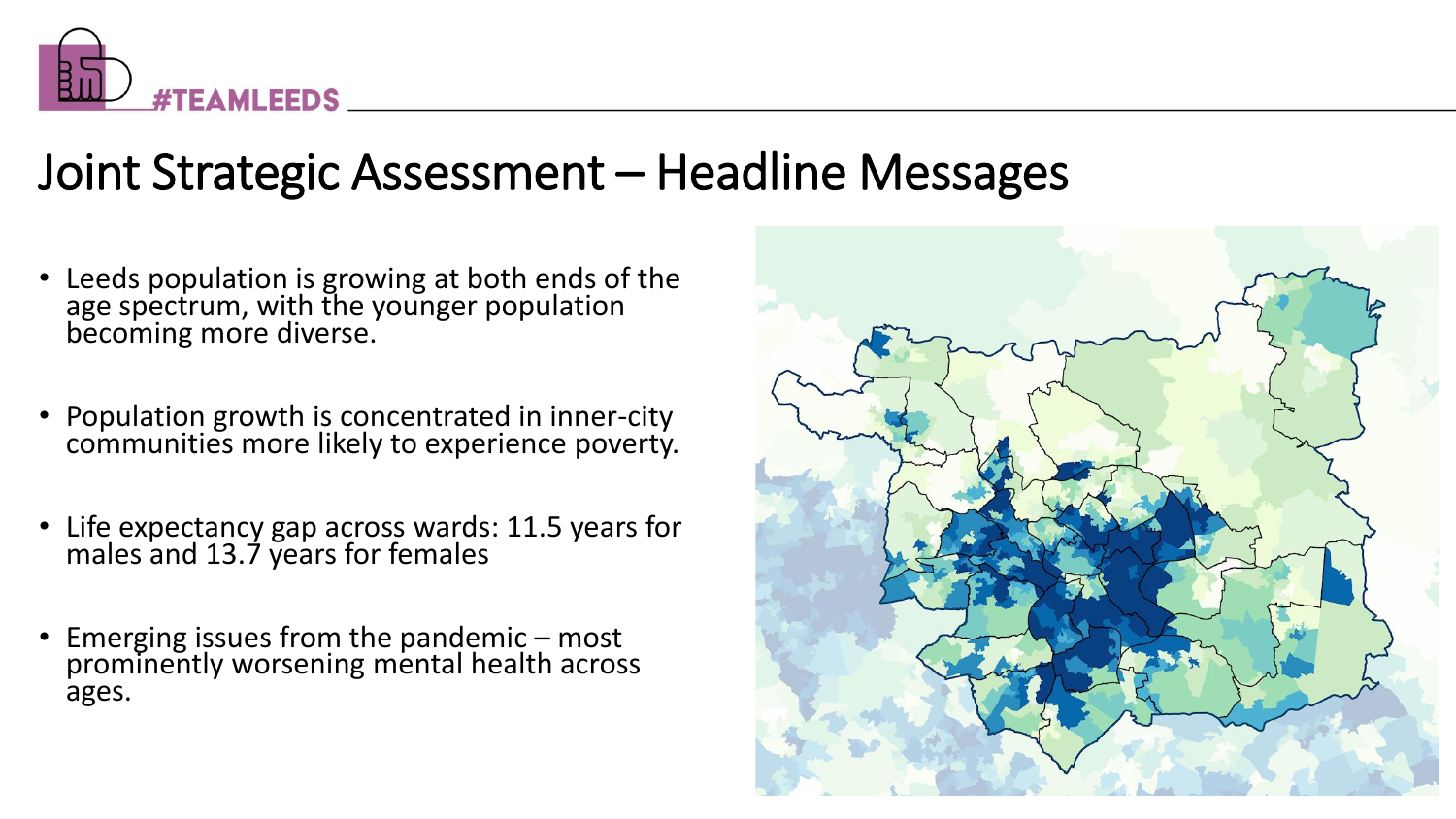

### Joint Strategic Assessment – Headline Messages

- Child poverty is at the root of a range of poor outcomes for children and young people – almost 24% (under 16s) in Leeds, 19% nationally.
- Educational attainment in Leeds, especially for disadvantaged pupils and at KS2, significantly lower than national averages.
- The largest concentration of older people is in communities most likely to be experiencing deprivation.
- The number of older people in employment has risen in last 20 years – presenting challenges and opportunities.

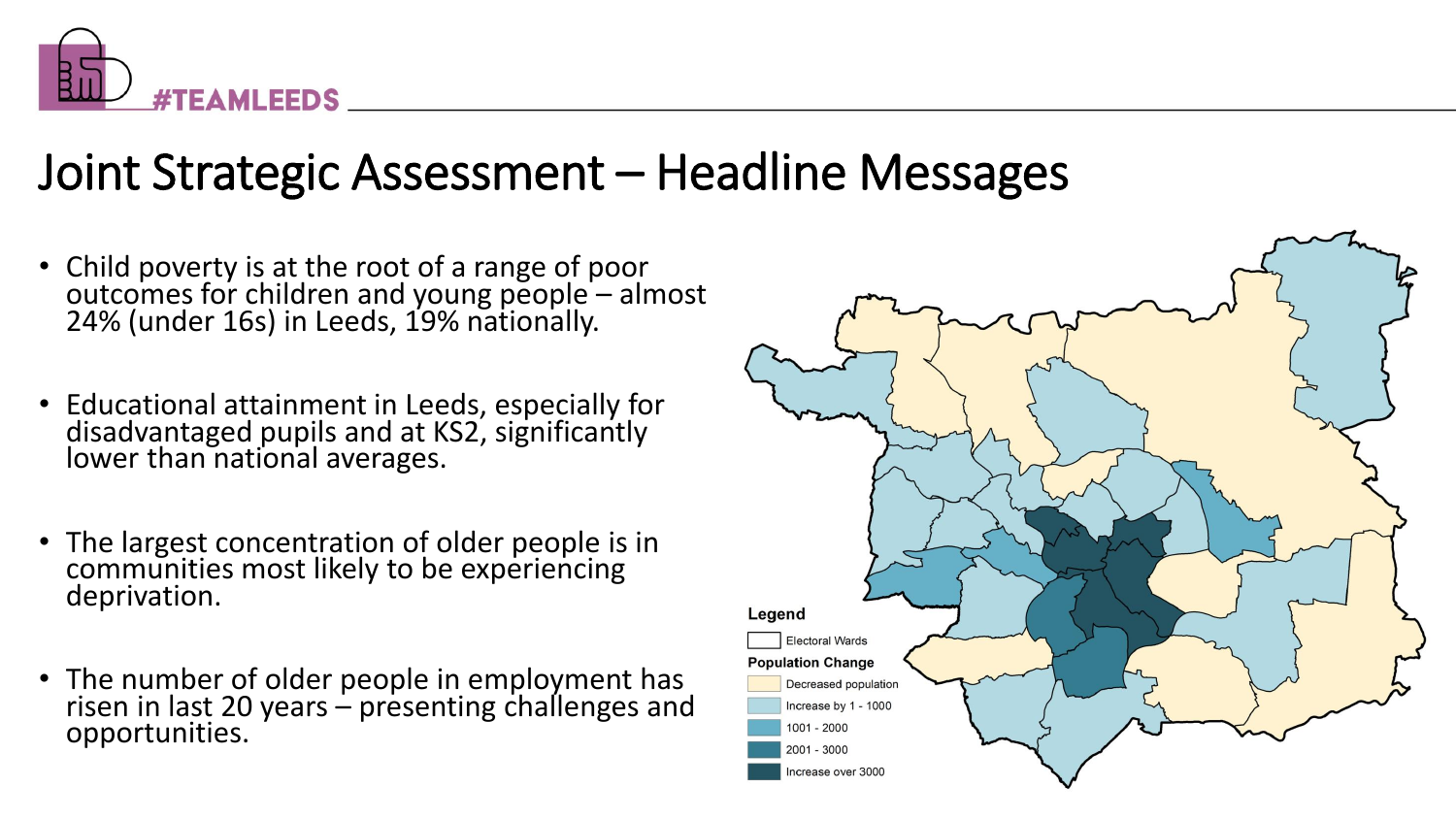

# Joint Strategic Assessment – Headline Messages

- Unparalleled scale of change in the life of the city due to the Covid-19 pandemic.
- But Leeds has strong foundations to recover – built on a strong employment rate, and a diverse knowledge-based economy built through economic expansion over the last two decades.
- Covid-19 has demonstrated the city's community resilience – supported by around 3,000 third sector organisations and up to 70,000 volunteers.